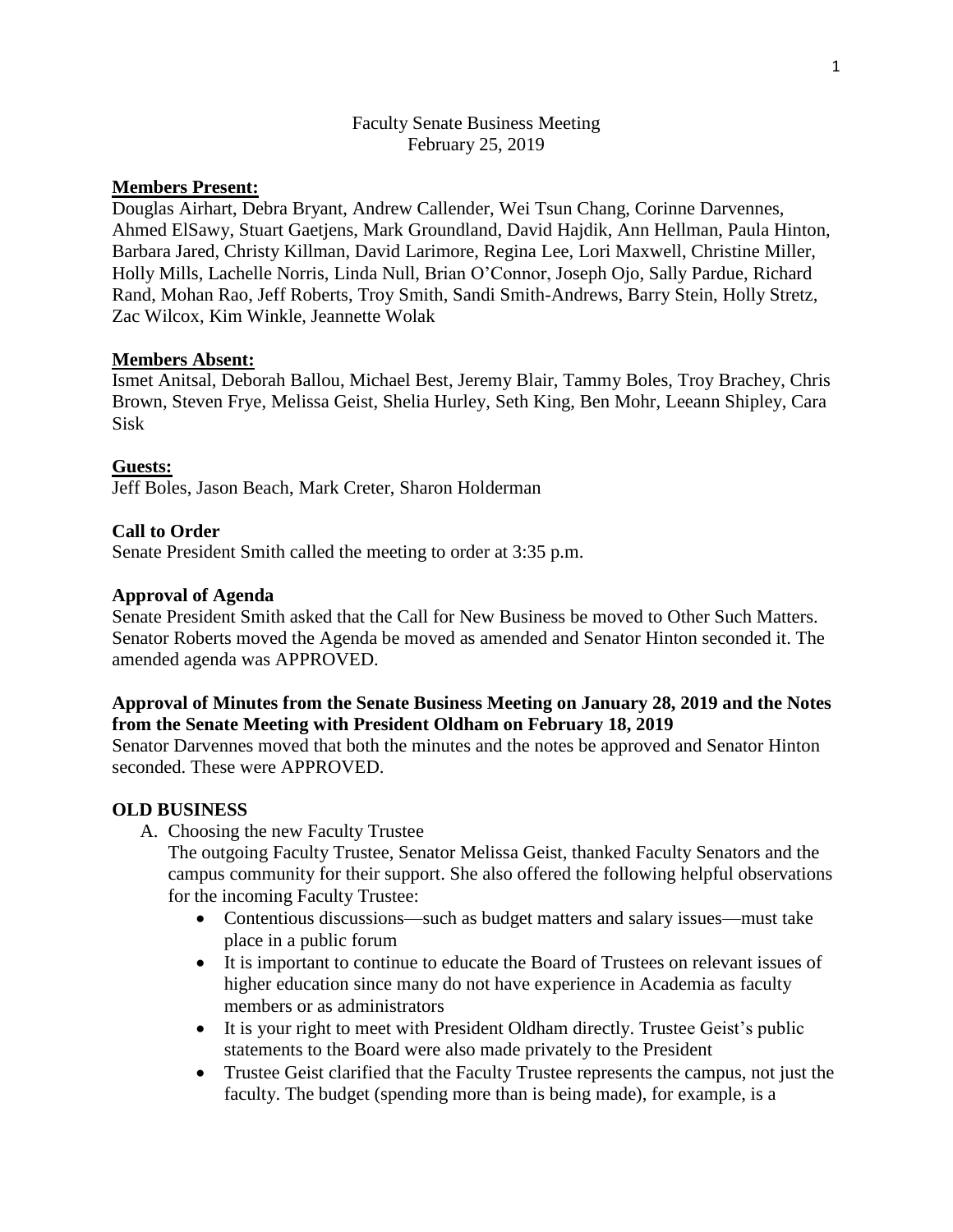campus-wide, university problem. It has been her role as Faculty Trustee to represent the university and openly question aspects of its administration that needed questioning

• The next challenge is probably conveying how tightly budgeted academic units are as opposed to the more loosely budgeted administrative units

Each of the three candidates—Mark Creter, Sally Pardue, and Holly Stretz—gave a fiveminute presentation on their qualifications and motivations for becoming the next Faculty Trustee. Afterwards, they left the room and the Faculty Senate proceeded to vote by secret ballot. Some discussion ensued whether the Faculty Senators should talk about each candidate or not. No discussion of the candidates took place and the Faculty Senators continued to vote. A Senator asked whether the results could be divulged during the meeting. The Procedures listed on the Faculty Senate Website were consulted. If no nominee gets 50% of the votes, than a second round of voting must take place between the top two nominees. As someone received over 50% of the votes, Senate President Smith thanked the Nomination Committee for their work and indicated that he will follow procedure and inform the winner and President Oldham of the results.

B. Update on Policy 219 (Emeriti Faculty) Revisions

Senator Roberts reported on his meeting with Associate Provost Sharon Huo, Yvette Clark, the Executive Director of Information Technology (IT), **and Senator Linda Null. They determined that the academic units would with the administration of e-mail matters for their Emeriti faculty**. Hence, Senator Roberts expanded Item K to indicate this change. See attached. Senator Roberts noted **that questions of space for Emeriti faculty will be addressed at a later date.** Associate Provost Huo had indicated her approval and will move these proposed changes through the appropriate channels. Senator Roberts moved to approve Policy 219 as amended and Senator Hinton seconded it. The motion PASSED.

C. Update on Policy 207 (Tenured Faculty)

Senator Roberts updated the Faculty Senate on the work being done in the committee tasked to develop a policy for Tenured Faculty. The purpose of Policy 207 is to defend tenure and to put in a provision to deal with tenured faculty who abuse their tenure status. Senator Roberts indicated that the words, "post-tenure," do not appear in this policy. The committee intended to keep the policy flexible, while also including several safeguards against abusing tenure. Sections 2, 7, 8 are new. A major change is that in the revised policy, a tenured faculty must have an overall unacceptable rating for the departmental chair to initiate **formal** remediation for improvement. Currently, a tenured faculty member needs three "unacceptables" before **formal** remediation can begin. Senator Roberts noted that an evaluation policy is still missing between Policy 205 (Tenure-Track Faculty) and Policy 207 (Tenured Faculty); that is, a policy that governs how faculty members are evaluated on a yearly basis.

Discussion ensued and Senators gave the following feedback:

 Where do Lecturers fall in Policy 207? Senator Roberts will add "**tenure-track** lecturers" into the wording of VIII.3.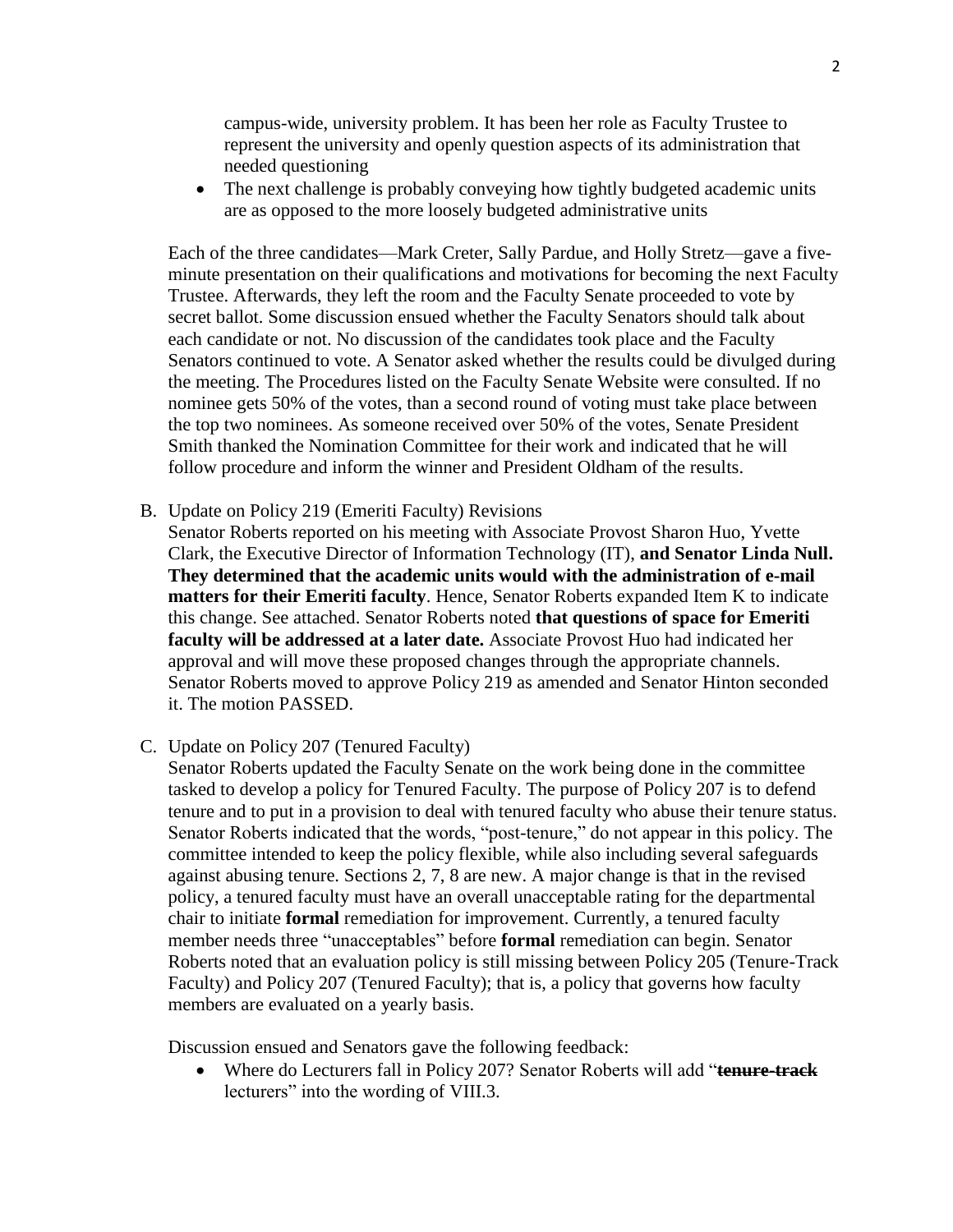- A suggestion was made to include something else in section VII.D.2.B. in addition to the teaching evaluations from the previous 5 years because often these evaluations do not reflect actual teaching ability. Senators recommended adding instructional materials and data such as enrollment numbers and course difficulty to this section.
- Will the online IDEA system preserve evaluations for years? Yes
- The voting percentages of the committees looking at the FDP (Faculty Development Plan) and FIA (Faculty Improvement Assessment) are different. FDP requires a 2/3 vote of the FDP evaluation group to confirm satisfactory performance. There is no mention of any voting percentages in the FIA committee. Is a faculty member's performance deemed acceptable with a simple majority? Yes.
- **Senator Roberts noted that the previous policy allowed for appeals for all faculty members terminated for adequate cause. The new policy does not guarantee an appeal if a faculty member is terminated for adequate cause. See section VIII.B. Any proposed termination has to be proceeded by a hearing. If the faculty member does not show up for it (absent good cause), they will not get an appeal.**
- In Section VI.C., the wording of "an unapproved leave of absence, which includes a failure to report for service at the designated date of the beginning of any academic term" is ambiguous. What is the specific date? Discussion ensued on whether this was the first day of classes or when the university opened for the term. Senators considered the phrase "to report" as being available, which was interpreted to include accessing e-mail. This needs further clarification.
- Section VIII.B.5 includes the statement "willful failure to perform assigned duties." Does this include not showing up for class, once…twice…? Senator Roberts responded that, ultimately, Human Resources investigates whether a policy was violated or not. The Provost decides. See Section VIII.C.
- Does the statement "incompetence in teaching" (VIII.B.6) overlap with earlier, similar statements? The use of "incompetence" is necessary according to State law.

#### D. Intellectual Property

Sharon Holderman reported on matters concerning copyright and the ownership of course materials. Policy 732, Intellectual Property, is in effect, but it needs updating (it still mentions TBR). This policy does not mention anything about ownership of course materials. Therefore, this type of ownership defaults to federal law, which dictates that Tennessee Tech owns course materials (syllabi, lectures, any recordings, tests, PowerPoints, etc.) and can dictate how they are used. These materials can be any format, including online materials. Federal law dictates that this is a work-for-hire relationship. Course material must remain at Tennessee Tech if faculty members leave, unless they get permission from the university. The IPAC (Intellectual Property and Copyright) committee had recommended that Tennessee Tech keep ownership of course syllabi and all other material were to remain with the faculty members. This policy recommendation never made it to the Administrative Council. Office of Research houses Policy 732. Ms. Holderman has heard that members of the Administrative Council will not pass any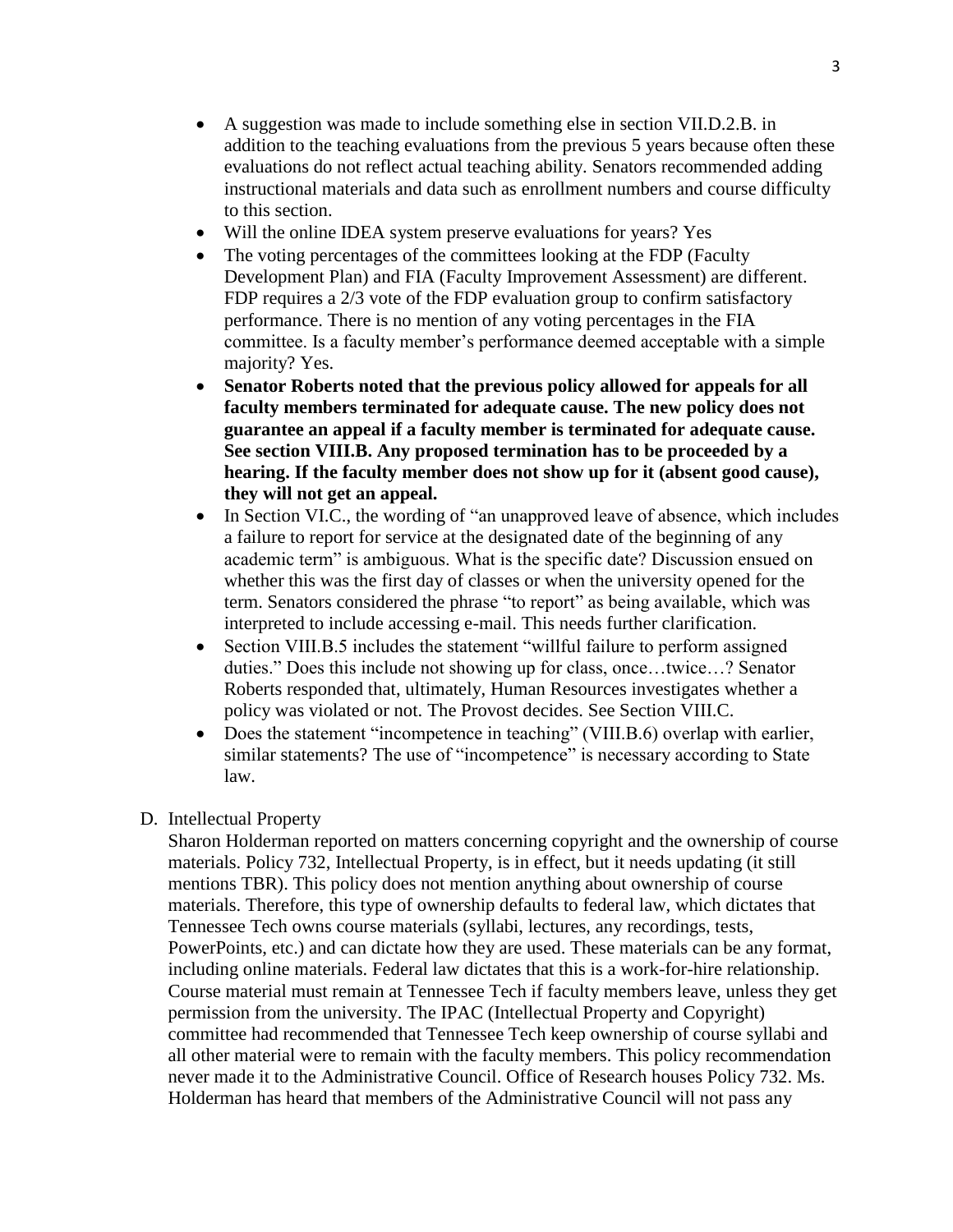changes to it unless this policy states that faculty members own course materials. Policy 732 needs updating to remove TBR from it. Ms. Holderman noted that, nationally, about half of the universities retain course materials and half are faculty-owned. IPAC has met with the Provost to develop a process wherein faculty can apply to retain ownership of their course materials or vice versa, faculty will own course materials and the university might petition for ownership in some circumstances. Ms. Holderman gave three examples of how other universities handle this issue. Baylor University gives copyright ownership of course materials to the creator (faculty), but if university resources were used in the creation of these materials, then the owner automatically gives the university the right to use this copyrighted work. University of Tennessee, Knoxville retains copyright ownership of course materials. Creating courses and content are a part of employment. Stanford University owns course materials, but their policies state that faculty can share professionally with others outside of the university, but others cannot use it. The IPAC is happy to re-edit Policy 732, but they are still waiting to see how the administration wants to resolve ownership of course materials. The following discussion ensued with Sharon Holderman:

- If you are using copyrighted material in your class, does this policy apply? Federal law applies here. Policy 732 deals more with the creation of copyrighted material on campus.
- If faculty members publish textbooks and then use this copyrighted material in their classroom, does this policy apply? Well, this brings up a conflict-of-interest issue. This, though, is not specifically addressed in Policy 732.
- Does the university own the lecture notes that I have created? If you are hired to teach a class and you must devise a lecture for this class, then, by federal law, the university owns the lecture because it is a work-for-hire. To clarify, in order for something to be copyrighted, it must be tangible (recordings, hand-written notes).
- Is the IPAC committee also interested in knowing how Tennessee Tech faculty think about ownership of course materials, especially as this issue related to academic freedom in the classroom? Academic freedom and copyright are related issues, but separate because something created in the classroom (opinions, debated issues) is not tangible. Once the material becomes tangible, someone owns the copyright on it. The reason the IPAC committee is asking the administration for its stance is because every policy must go through administrative offices, not just the Administrative Council.
- Consistently courts across the nation have ruled in favor of the retaining of ownership of course materials by faculty members. Kae Carpenter will ultimately need to contribute in this dialogue. The IPAC committee has not consulted her on this policy, but other areas of administration are discussing this issue with her. The Provost clarified that, in the past, Tennessee Tech has never exerted ownership of course materials. At this point, no decisions have been made regarding ownership of course materials.
- In the pressures of a budget-constrained university, the temptation to sell faculty members' work is strong. This is the perceived undercurrent of Policy 732.
- An exception in Policy 732 indicates that publications (scholarly works) do not come under university ownership. How does the scholarship of teaching research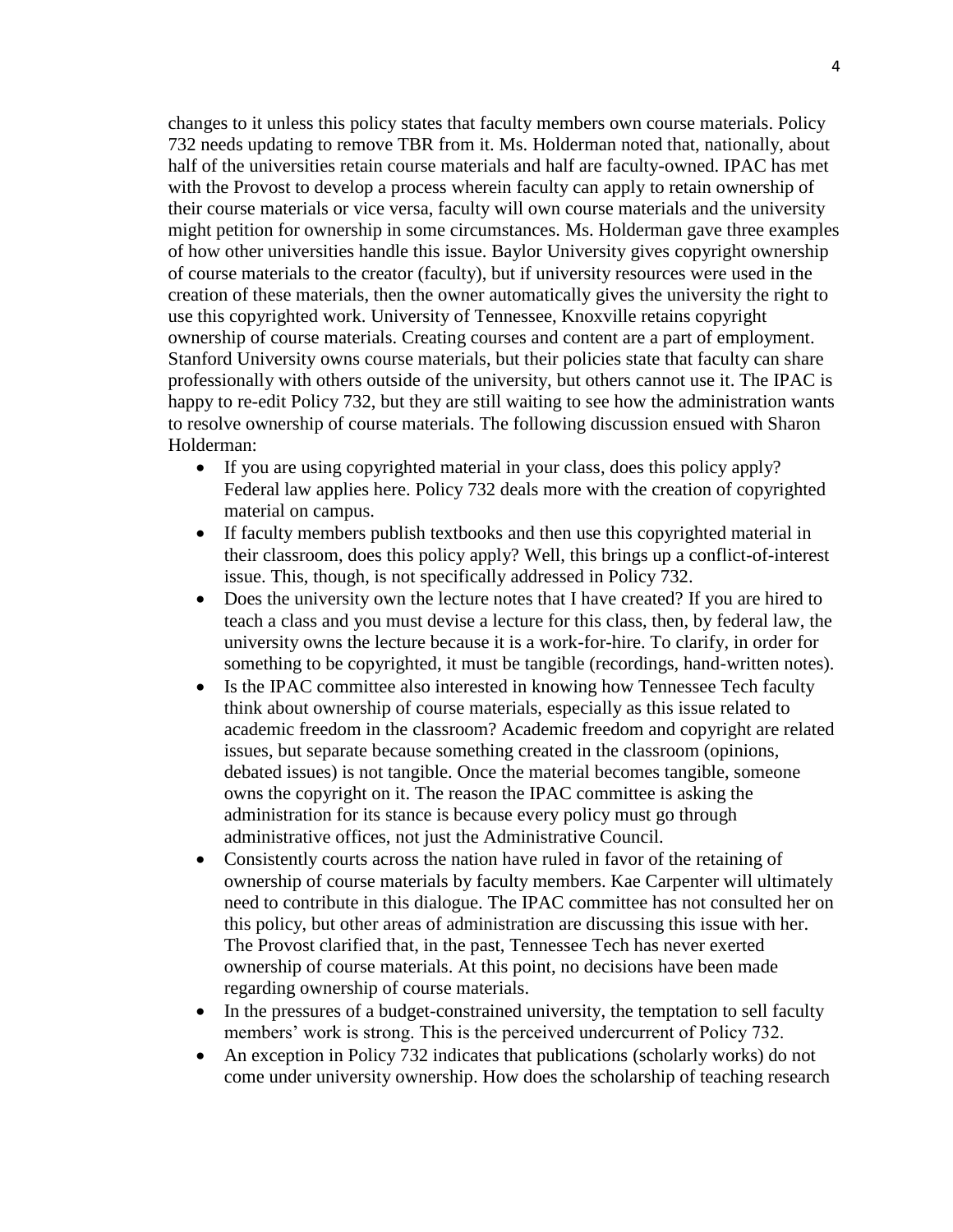fall in the policy? The IPAC committee needs to figure a way to allow faculty to own their course materials, except for their syllabi.

- Is there a clause in the contract of incoming faculty that refers to Policy 732? Yes.
- A Faculty Senator shared two specific instances when her teaching materials were sold, the first instance by a student and the second by another student with a disability. If students, or someone else, record a lecture, they do not own it since they did not create it. Federal law prohibits students from selling recorded lectures.
- Is it to the faculty members' advantage to have the university own course materials to gain access to legal protections? Yes, faculty members will have the full backing of university counsel. However, it is always the copyright owners' choice on how they want to protect their material.

At the conclusion of the discussion, Senator Geist moved to create a Faculty Senate Resolution that supported the faculty's ownership of course materials, except for syllabi. Senator Smith-Andrews seconded it. Ms. Holderman asked whether a process could be included wherein the university could ask for the faculty member's permission to use the course material. There was no objection. The resolution was APPROVED and reads

**The Faculty Senate of Tennessee Technological University as part of the planning process for revising university policies related to Intellectual Property has resolved that ownership of all faculty-developed course materials reside solely with the creator, except for class syllabi. Transfer or sharing of said materials may occur at the sole discretion of the original creator.**

E. Strategic Plan working group update

Dr. Jeff Boles gave an update on the work of the strategic planning committees. Senior leadership and faculty have been progressing on diversity inclusion, as reported to the Faculty Senate earlier. The have passed a Study Abroad implementation plan. He noted the importance of faculty feedback in all stages of the development of the Strategic Plan.

Dr. Jason Beach, the Chair of goal 2 ("Innovation in All We Do"), reported on the progress of his group. See attached. He highlighted the need for and importance of SWOT (Strengths, Weaknesses, Opportunities, and Threats) analyses. All areas of the university will provide this strategic planning tool. The aim is to improve efficiency or to achieve national prominence in their area. Dr. Beach indicated several definitions in the handout as well as some examples for academic departments to consult for their own possible use. The following discussion ensued with Dr. Beach:

- Who is doing this and what will be done with it? The Chairs of the working groups present the plans they have devised at the committee level to upper administration, who will in turn decide how and when the plan will be implemented.
- The College of Engineering will have a new Dean in August. Should they wait until this new Dean is in place before they work on their SWOT analysis?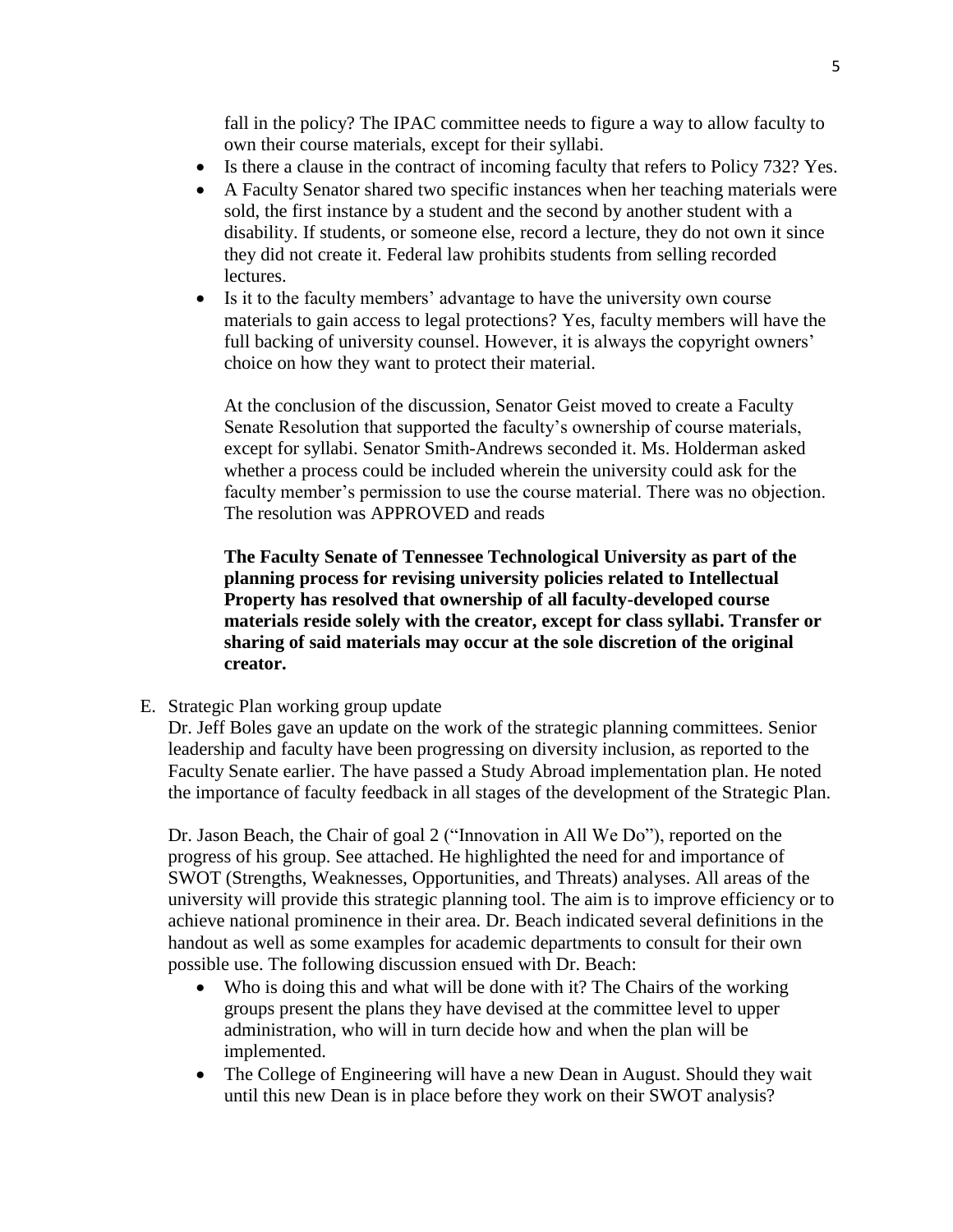- Dr. Boles indicated that the SWOT analysis is an opportunity for Colleges and Departments to highlight their goals and accomplishments to the upper administration and the campus in general. This is an information-gathering process from the ground up.
- When will we know about the Study Abroad implementation moves? Karen Lykins has a communication plan that will include news releases once items have been finalized.
- It would be nice to know what financial resources are being used and moved to sponsor any new initiatives. Most of the proposals from group 2 of the strategic plan have not cost the university any extra money. At this time, when proposals costing money come to upper administration, these proposals are being collected for consideration during the summer.
- How do aspects of the SWOT analysis move forward? The group is still working on how to implement the content in the SWOT analyses.
- Costs do exist when producing a SWOT analysis. It takes valuable time to do so. In order to capture everyone's input in a unit might mean that everyone go on a retreat to complete their SWOT analysis. Some areas are already doing this. IE (Institutional Effectiveness) reports already fulfill some of the goals of a SWOT analysis. IE reports are tied to the former "Flight Plan," so might not be the best tool moving forward.
- The message that a SWOT analysis produces should be unified for outside stakeholders. Our university name, for example, has many variations within policies: Tennessee Tech, Tech, Tennessee Tech University, etc. Dr. Beach noted that he also gave the handout to outside groups that work with Tech to provide the perceived strengths and weaknesses of our university.
- The College of Business has completed these types of analyses in depth and faculty within this College are willing to help. A Senator from this College offered the following recommendations:
	- 1. Be careful with overextending items in each quadrant, 2-4 should suffice.
	- 2. Think about things that make a difference, that make your unit distinctive

Dr. Beach is happy to help individuals units with their SWOT analyses.

- Dr. Beach shared that members of his group are noting as many innovative activities happening around campus to create an innovation inventory. The group is also polling department chairs about innovative activities going on in their units. They defined innovation as what each program is doing that sets it apart from similar programs in peer institutions. A Senator pointed out that unique and innovative do not necessarily mean the same thing. Faculty should share their feedback with their department chairs, who will convey it to group 2 of the strategic planning committee.
- Can we see the SWOT analyses from groups outside of Tennessee Tech? Dr. Beach has them and is willing to share the results once he can obscure the specific identities of the companies/outside groups.

The meeting adjourned at 6:04 p.m.